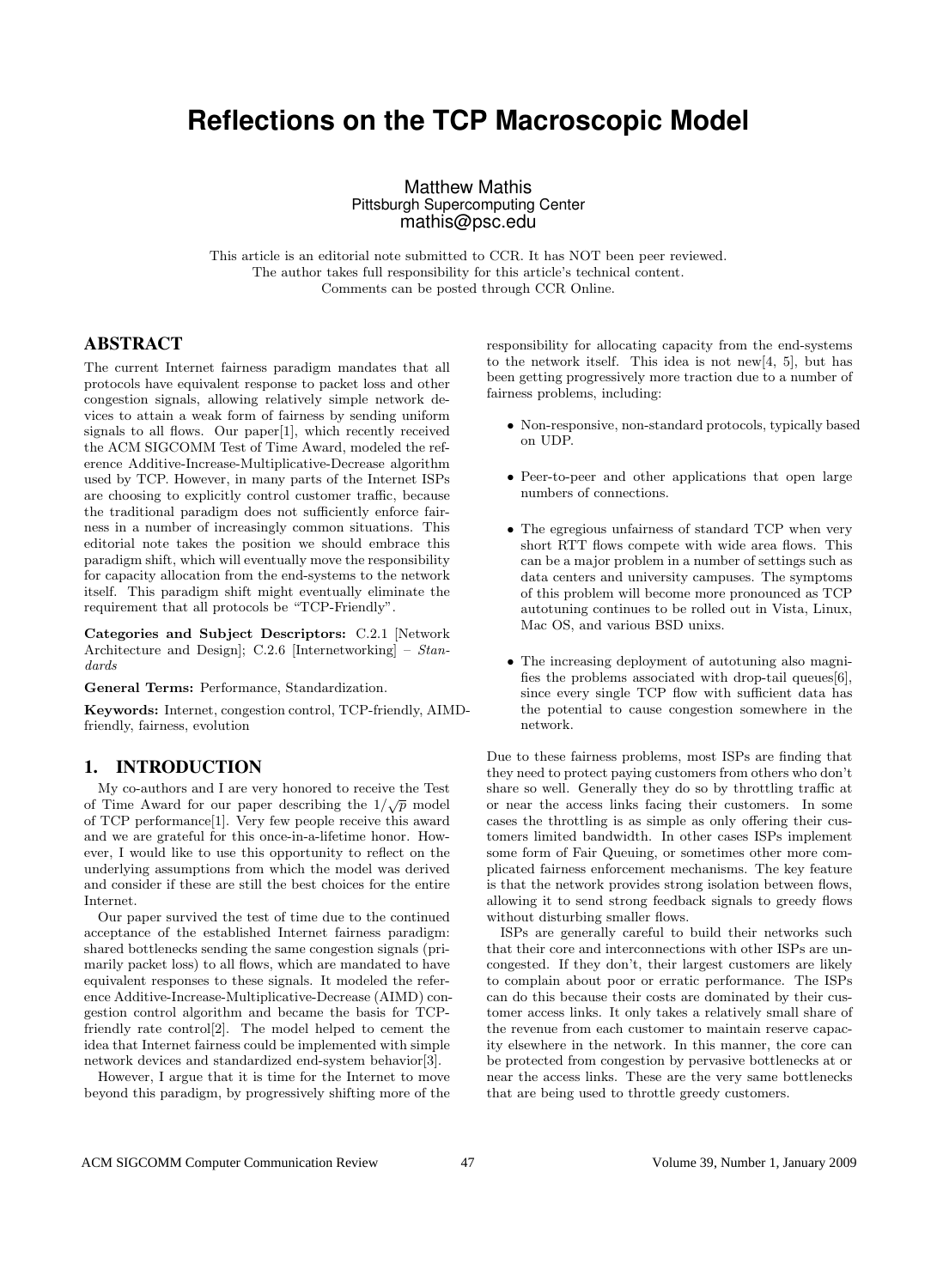# 2. A STRONGER PARADIGM

As the network evolves to exert more control over the traffic, the notion of "TCP-friendly" will become increasingly irrelevant. As more non-TCP-friendly congestion control algorithms are deployed, they in turn create additional pressure on the ISPs to exert more or better control over the traffic. With a little help from the SIGCOMM community it might be possible to trigger an Internet wide phase transition to a different Internet congestion control paradigm.

In this paradigm, TCP's role would be to efficiently maintain queues at network bottlenecks. The network's role would be to allocate capacity at the bottlenecks according to some policy, which is likely to preferentially allocate capacity to real time and small flows before larger flows. Note that the capacity allocation policy should reflect any business conversation between the ISP and its customers (e.g. marketing claims). These policies do not need to fit any particular abstract notion of fairness nor do they need to be standardized across providers.

Since the network can send independent congestion signals to each flow, it can enforce its own capacity allocation policy even if each flow has a different response to congestion signals. Congestion control would not need to be standardized, except to meet some yet to be defined Internet safety and stability requirements, primarily avoiding congestion collapse and not wasting capacity. This paradigm shift would open the doors for context-specific TCP implementations designed for adverse environments, such as lossy wireless links, long fat networks or even long fat lossy networks.

Many people have discovered alternate congestion control algorithms with interesting and useful properties, except they do not share appropriately in the presence of uncontrolled network bottlenecks. By and large these algorithms have been discarded without ever being formally evaluated or published as candidates for deployment in the Internet. These previously ignored algorithms might be perfectly acceptable under this proposed paradigm.

Needless to say our time tested model will no longer generally apply. C'est la vie.

#### 3. EVOLVING THE INTERNET

Existing market forces are already pushing the Internet along the path to this paradigm. As I noted earlier, many ISPs are explicitly managing their traffic while their customers, knowingly or otherwise, are striving to get their "unlimited fair share" of the network ahead of other greedy users. If, as a community, we embrace and guide the deployment of non-AIMD-friendly<sup>1</sup> protocols, we will eventually arrive at an Internet that has a greatly enriched spectrum of acceptable behaviors for both network devices and congestion control algorithms. As long as the evolution in congestion control algorithms does not happen too quickly, or in uncontrolled ways, the ISPs and equipment vendors will be able to make sufficient changes to the networks quickly enough to protect their customers from each other.

This is not to say that the transitions will be painless or easy, or that there is not a lot of work to be done on the way. It will have to be a very gradual evolution, spanning many years. There are three broad areas that need attention – evolving the network, evolving congestion control and managing the transition. Some open challenges include:

- $\bullet\,$  The requirement that protocols be AIMD-friendly has largely supplanted the need for a good theoretical understanding of the nature and causes of congestion collapse and other pathologies. There have been some important inroads into understanding generalized end-toend congestion control in terms of stability[7] and tendency to cause congestion collapse[8], but these studies abstract away many details that may be profoundly important under crisis conditions. We do not have a general understanding of, nor tests for, protocol features that might be prone to congestion collapse or other types of undesirable behavior. We need to replace the "TCP-Friendly" test with some other test to decide if new non-AIMD-friendly algorithms or protocols are safe for the Internet.
- When there are observed fairness problems, consider carefully whether they should be considered end-toend congestion control problems or network problems. Be sure to blame the network when the network deserves it. For example, if there are drop tail queues without Active Queue Management, be wary of problems caused by full queues, such as lock-out[6]. Potentially every long queue that is drop-from-tail without AQM should be viewed as a bug waiting to bite someone. Likewise remember that AIMD-friendly is extremely unfair when the RTTs are extremely different.
- Although the edges of the Internet can be protected by some form of traffic control, such Fair Queuing[4] or Approximate Fair Dropping[5], and the core can be protected by bottlenecks at the edges, there is the potential for there to be some environments which are neither. For example a core link might be congested due to some adjacent failure and have too many flows for FQ or AFD to work well (or to work at all). We need to understand how to mitigate these situations. Additionally are there special problems at university campuses, research centers and other communities that have edge systems with core rate interfaces? Are there simple means to control enough flows in these problematic environments to place bounds on the unfairness? Does Bob Briscoe's concept of congestion accountability[9] help solve some of these problems?
- What is the right flow granularity and why? What happens when different bottlenecks use different flow granularities? Can congestion accountability be used to improve on past approaches?

In the short term we want to relax the absolute requirement that all protocols be AIMD-friendly all the time. The first steps are to encourage the IETF to formally sanction the use of non-AIMD-friendly congestion control algorithms in some well defined, controlled environments, and second, to become progressively more lenient about algorithms that

<sup>&</sup>lt;sup>1</sup>Note that although the term "TCP-friendly" reflects the history of the prevailing congestion control paradigm, it isn't really accurate and clashes badly in some usages. Would you describe a non-AIMD TCP as being "not TCP-friendly TCP"? AIMD-friendly captures the original spirit and does not suffer from such cognitive dissonances.